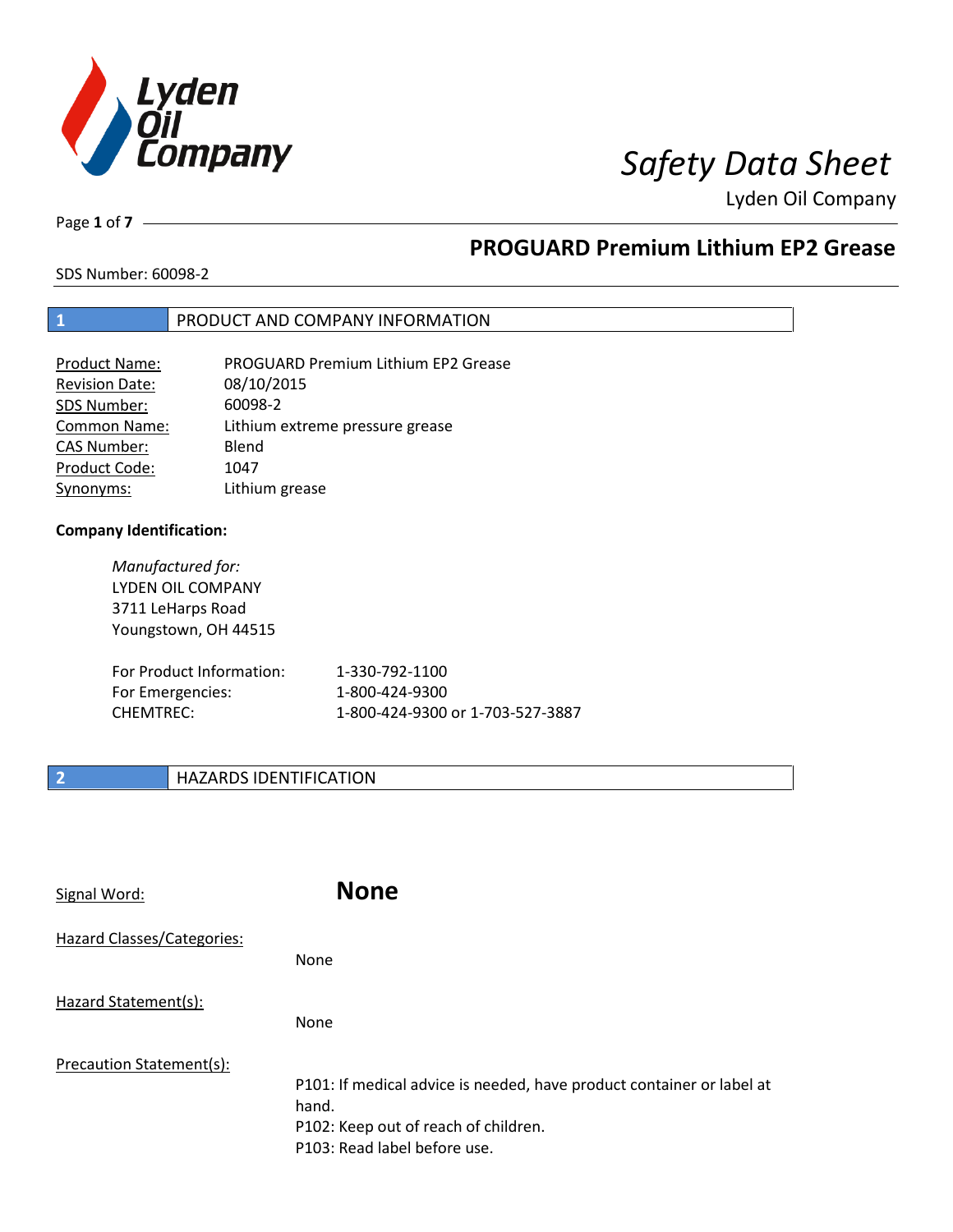

Lyden Oil Company

Page **2** of **7**

# **PROGUARD Premium Lithium EP2 Grease**

SDS Number: 60098-2

Other Hazard Statement(s):

-NFPA Ratings:  $Health = 0$  $Fire = 1$ Reactivity  $= 0$ 

### **3** COMPOSITION / INFORMATION ON INGREDIENTS

Ingredients:

*Mixture of the substances listed below with nonhazardous additions.*

| <b>Chemical Name</b>                                      | <b>CAS Number</b> | Percentage |
|-----------------------------------------------------------|-------------------|------------|
| Residual oils (petroleum), solvent-refined                | 64742-01-4        | 25-50      |
| Distillates (petroleum), solvent-dewaxed heavy paraffinic | 64742-65-0        | 25-50      |
| Zinc Dialkylthiophosphate                                 | 68457-79-4        | $0.1 - 1$  |

*\*Any concentration shown as a range is to protect confidentiality or is due to batch variation.*

| <b>CLIDEC</b><br>w<br>د∟د∪ |
|----------------------------|
|                            |

#### Description of First Aid Measures:

| Inhalation:   | If symptoms develop, move victim to fresh air. If symptoms persist,<br>obtain medical attention.             |
|---------------|--------------------------------------------------------------------------------------------------------------|
| Skin Contact: | Generally the product does not irritate the skin.                                                            |
| Eye Contact:  | Rinse opened eye for several minutes under running water. If<br>symptoms persist, consult medical attention. |
| Ingestion:    | If swallowed, do not induce vomiting: transport to nearest medical<br>facility for additional treatment.     |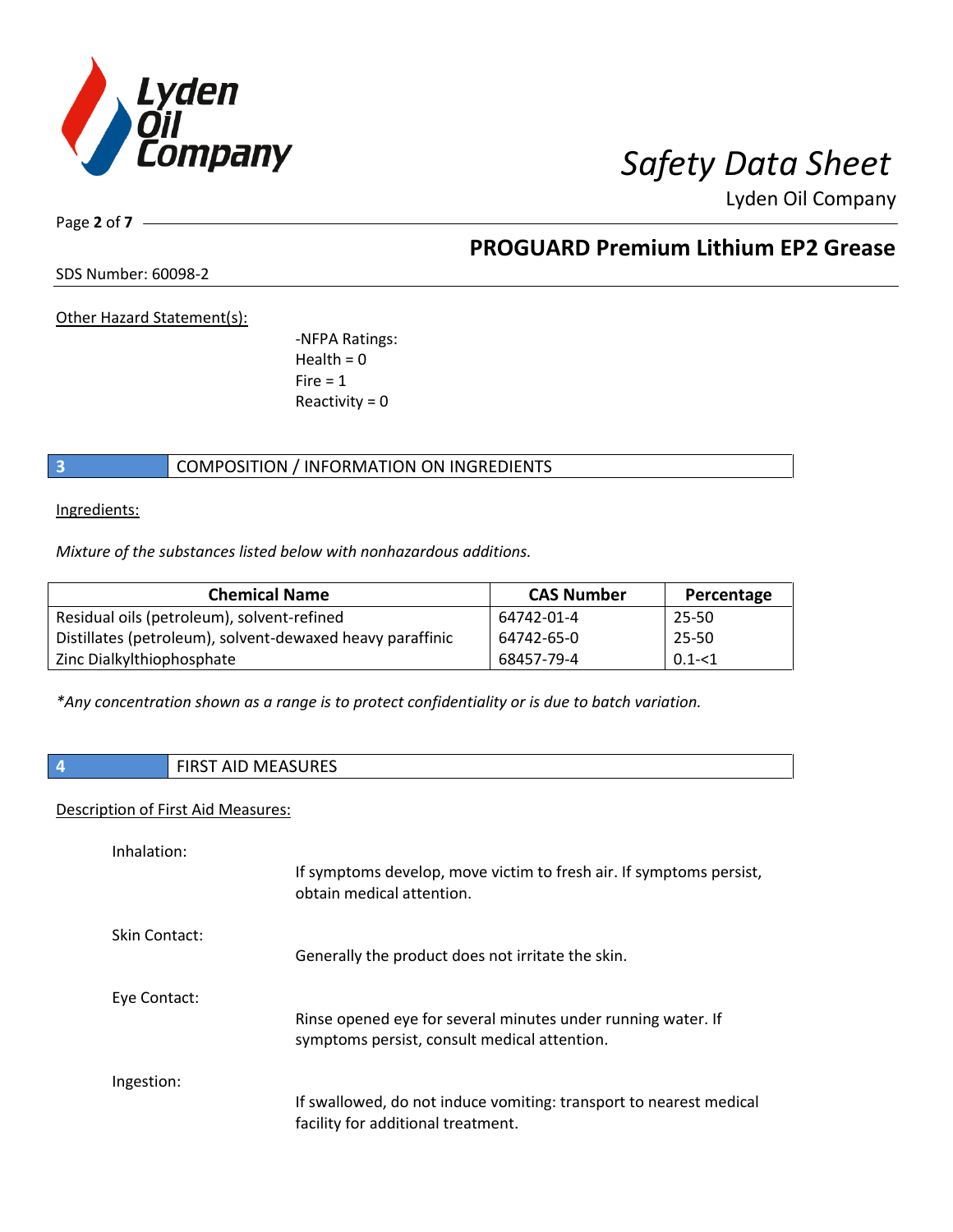

Lyden Oil Company

SDS Number: 60098-2

Page **3** of **7**

# **PROGUARD Premium Lithium EP2 Grease**

| 2-ספטטס . ושטוווµאו כעכ                        |                                                                                                                                                                                                   |
|------------------------------------------------|---------------------------------------------------------------------------------------------------------------------------------------------------------------------------------------------------|
| Symptoms and Effects, both acute and delayed:  | No further relevent data available.                                                                                                                                                               |
| <b>Recommended Actions:</b>                    | Treat symptomatically. Call a doctor or poison<br>control center for guidance.                                                                                                                    |
| 5<br>FIRE FIGHTING MEASURES                    |                                                                                                                                                                                                   |
| Recommended Fire-Extinguishing Equipment:      | Use fire-fighting measures and equipment suitable<br>for the environment.                                                                                                                         |
| Possible Hazards During a Fire:                | Hazardous combustion products may include: A<br>complex mixture of airborne solid and liquid<br>particulates and gases (smoke). Carbon monoxide.<br>Unidentified organic and inorganic compounds. |
| Recommendations to Firefighters:               | No special measures required.                                                                                                                                                                     |
| $6\phantom{1}6$<br>ACCIDENTAL RELEASE MEASURES |                                                                                                                                                                                                   |
| <b>Personal Precautions:</b>                   | Avoid contact with skin and eyes.                                                                                                                                                                 |
| <b>Emergency Procedures:</b>                   | Contain spilled material, collect in suitable and<br>properly labeled containers.                                                                                                                 |
| <b>Environmental Precautions:</b>              | Do not allow to reach sewage system or any water<br>course.<br>Do not allow to enter ground waters.                                                                                               |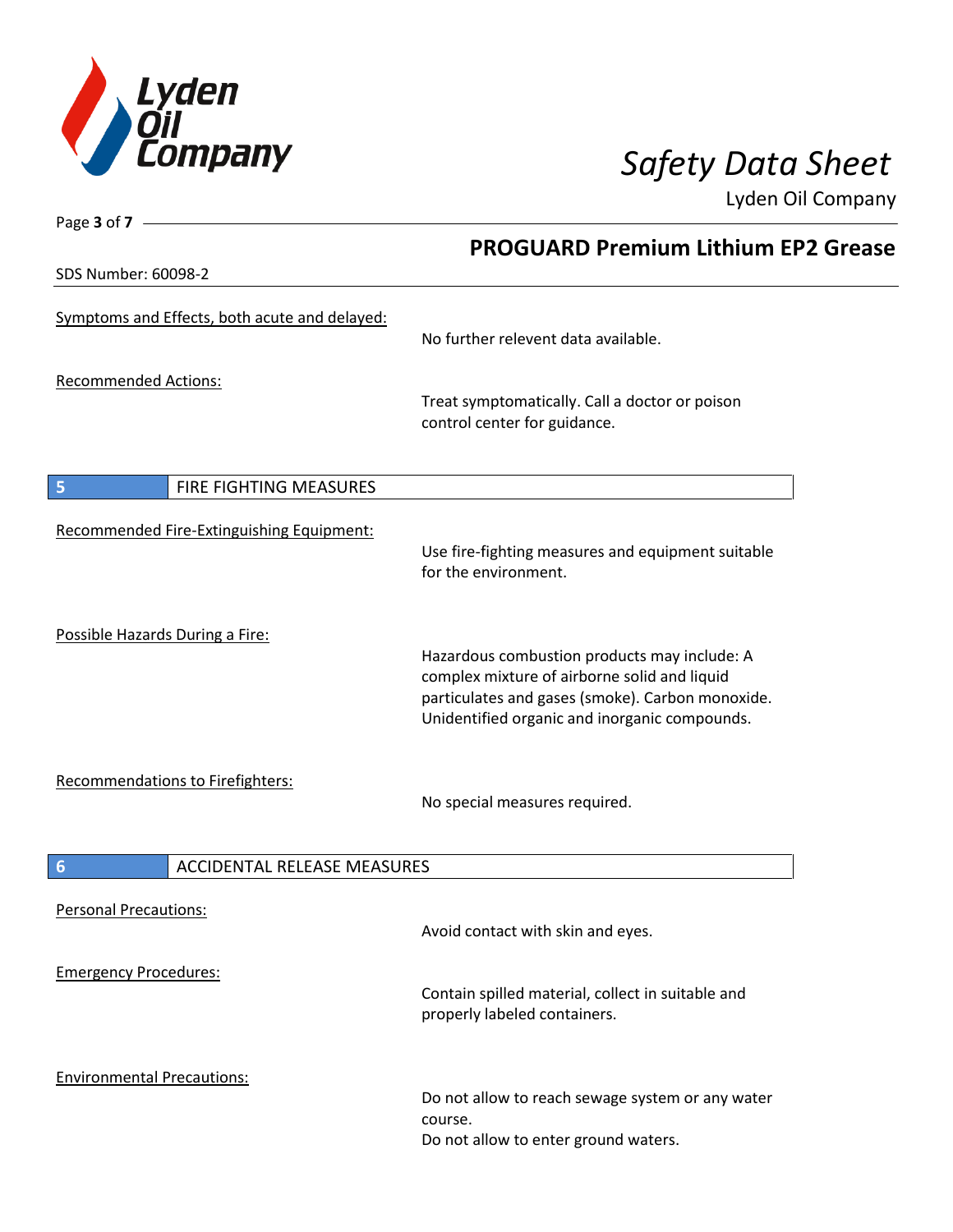

**PROGUARD Premium Lithium EP2 Grease**

Lyden Oil Company

Page **4** of **7**

Cleanup Procedures:

Absorb with liquid-binding material (sand, diatomite, acid binders, iniversal binders, sawdust.

#### **7 HANDLING AND STORAGE**

Handling Precautions:

No special precautions needed if used correctly.

Storage Requirements:

Keep container tightly sealed.

### **8** EXPOSURE CONTROLS / PERSONAL PROTECTION

Exposure Limits:

-64742-01-4 Residual oils (petroleum), solvent-refined (25-50%):

OSHA PEL – Long-term value: 5mg/m<sup>3</sup>

-64742-65-0 Distillates (petroleum), solvent-dewaxed heavy paraffinic (25-50%):

ACGIH TLV – Long-term value:  $5mg/m<sup>3</sup>$ OSHA PEL – Long-term value: 5mg/m<sup>3</sup>

### Engineering Controls:

All ventilation should be designed in accordance with OSHA standard (29 CFR 1910.94).

Personal Protective Equipment:

Wash hands before breaks and at the end of work. Avoid contact with eyes and skin. Use safety glasses and gloves.

#### **9** PHYSICAL AND CHEMICAL PROPERTIES

Color: Amber Physical State: Semi-solid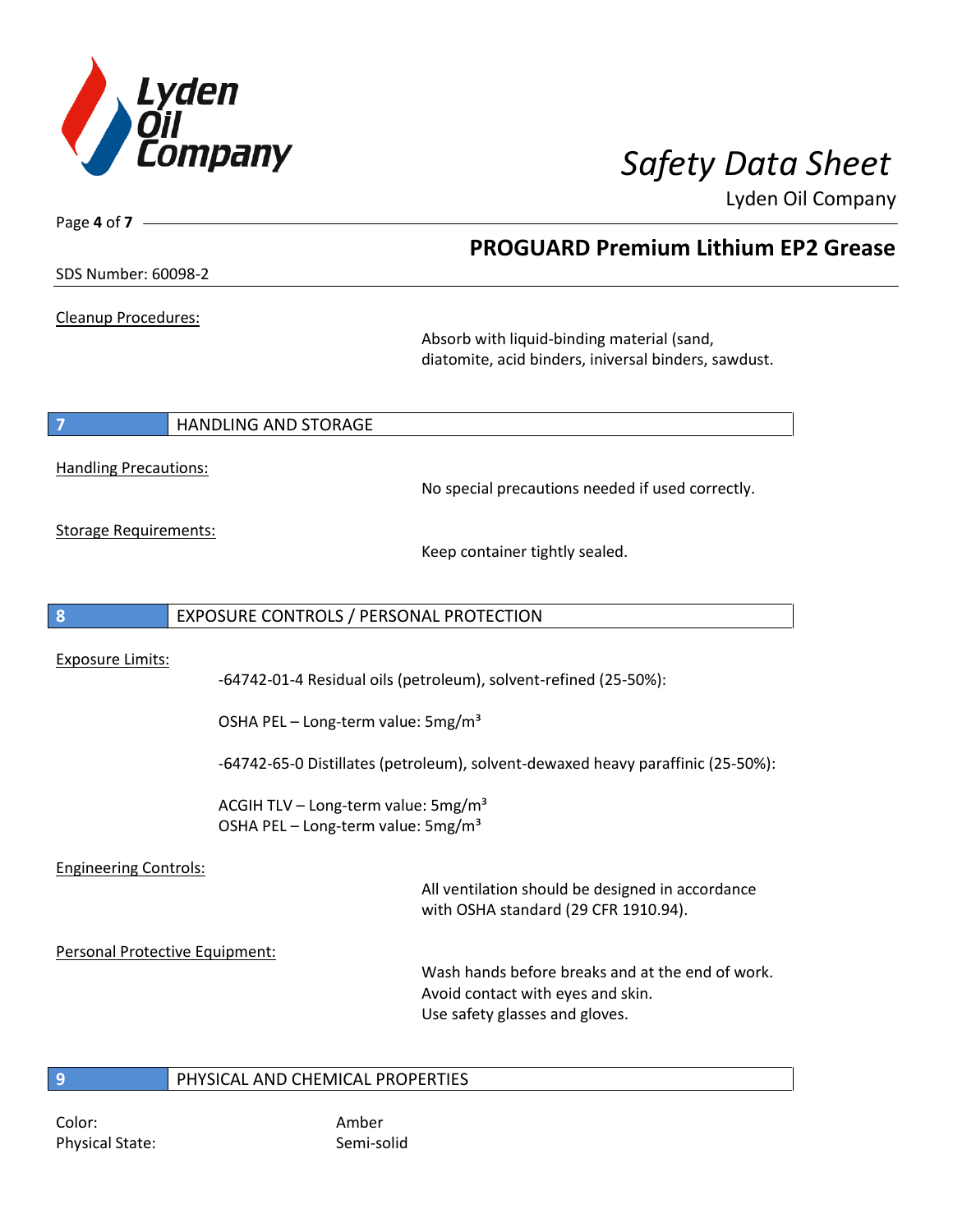

**PROGUARD Premium Lithium EP2 Grease**

Lyden Oil Company

#### SDS Number: 60098-2

Page **5** of **7**

| Odor:                      | Petroleum-like                      |
|----------------------------|-------------------------------------|
| Odor Threshold:            | Data not available                  |
| pH:                        | Data not available                  |
| Melting Point:             | Data not available                  |
| <b>Boiling Point:</b>      | 338 $^{\circ}$ C / 640 $^{\circ}$ F |
| <b>Boiling Range:</b>      | Data not available                  |
| Flash Point:               | 255° C / 491° F                     |
| <b>Evaporation Rate:</b>   | Data not available                  |
| Flammability:              | Data not available                  |
| Flammability Limits:       | Data not available                  |
| Vapor Pressure:            | Data not available                  |
| Vapor Density:             | Data not available                  |
| <b>Relative Density:</b>   | 7.449 pounds per gallon at 68°F     |
| Solubilities:              | Insoluble in water                  |
| Partition Coefficient:     | Data not available                  |
| Auto-Ignition Temperature: | Data not available                  |
| Decomposition Temperature: | Data not available                  |
| Viscosity:                 | Data not available                  |

### **10** STABILITY AND REACTIVITY

| Stability:                     | Stable under normal conditions.                               |
|--------------------------------|---------------------------------------------------------------|
| Reactivity:                    | Not reactive under normal conditions.                         |
| Conditions to Avoid:           | No further relevant information available.                    |
| <b>Hazardous Reactions:</b>    | No known hazardous reactions.                                 |
| Incompatible Materials:        | No further relevant information available.                    |
| <b>Decomposition Products:</b> | Hazardous decomposition products are not<br>expected to form. |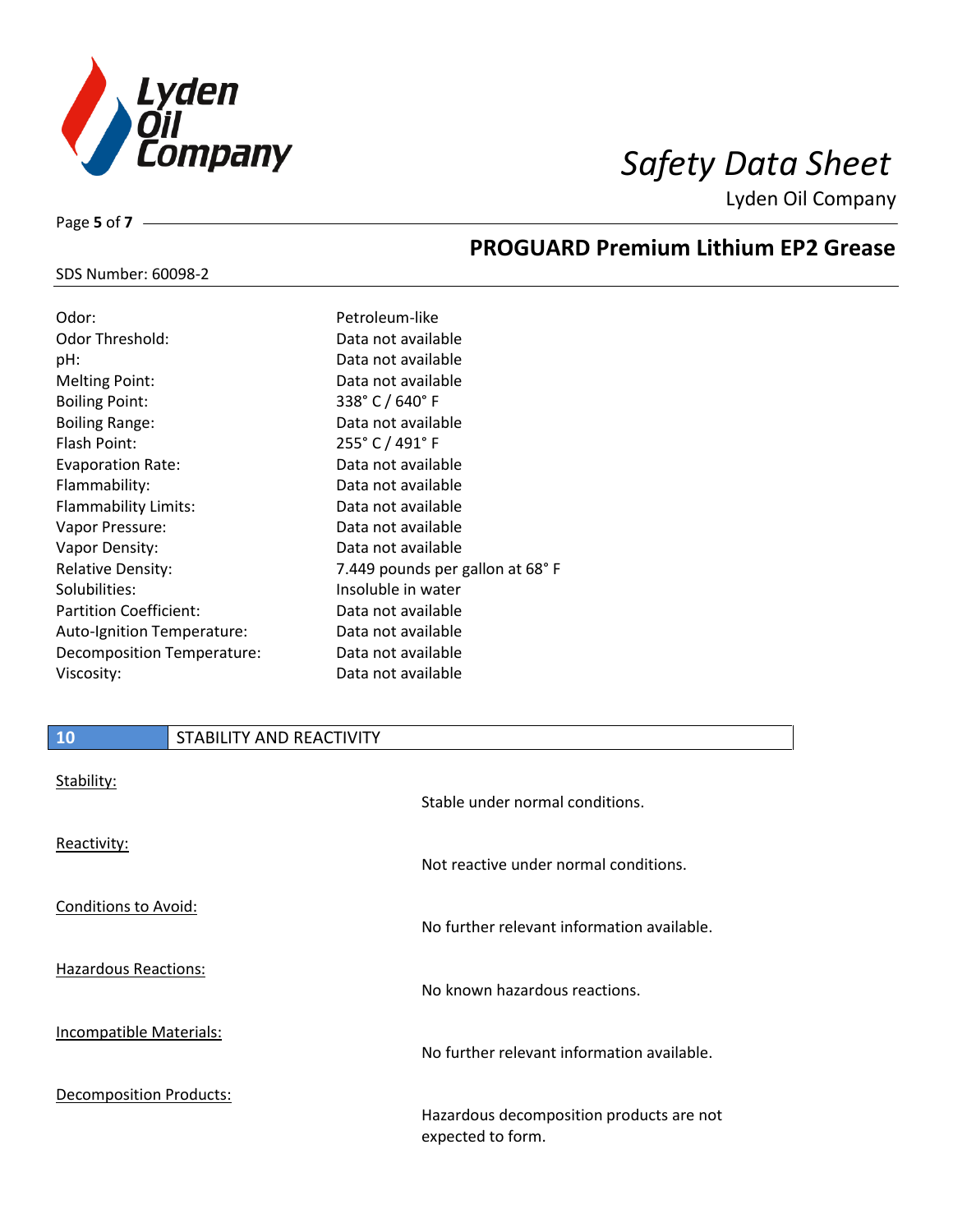

**PROGUARD Premium Lithium EP2 Grease**

Lyden Oil Company

SDS Number: 60098-2

Page **6** of **7**

 $\overline{\phantom{a}}$ 

 $\overline{\phantom{a}}$ 

| 11                             | <b>TOXICOLOGICAL INFORMATION</b>                     |                                                                                                                           |
|--------------------------------|------------------------------------------------------|---------------------------------------------------------------------------------------------------------------------------|
| Routes of Exposure:            |                                                      | Skin and eye contact are the primary routes of<br>exposure although exposure may occur following<br>accidental ingestion. |
| <b>Exposure Effects:</b>       |                                                      | No known irritating or sensitizing effects.                                                                               |
| <b>Measures of Toxicity:</b>   |                                                      | <b>Acute Toxicity Estimates:</b>                                                                                          |
|                                |                                                      | Oral LD50: 3638 mg/kg (rat)<br>Dermal LD50: 267380 mg/kg (rabbit)                                                         |
|                                | Carcinogenic/Mutagenic Precautions:                  | Non-carcinogenic and not expected to be<br>mutagentic.                                                                    |
| 12                             | <b>ECOLOGICAL INFORMATION</b>                        |                                                                                                                           |
| <b>Ecological Precautions:</b> |                                                      | Avoid exposing to the environment.                                                                                        |
| <b>Ecological Effects:</b>     | No specific environmental or aquatic data available. |                                                                                                                           |
| 13                             | <b>DISPOSAL CONSIDERATIONS</b>                       |                                                                                                                           |
| Disposal Methods:              |                                                      | Dispose of waste material in accordance with all<br>local, state, and federal requirements.                               |
| Disposal Containers:           |                                                      | Use properly approved container for disposal.                                                                             |